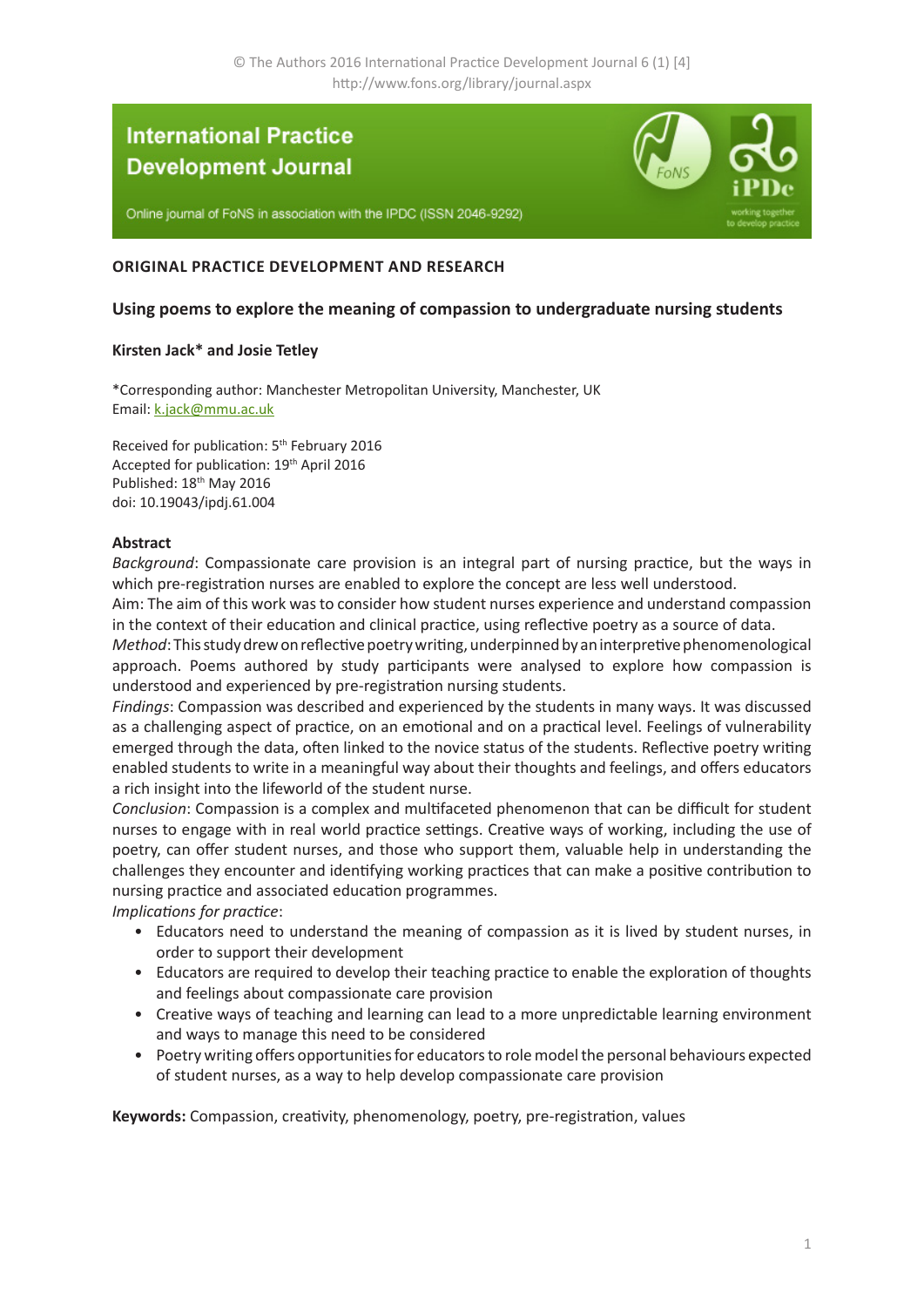## **Introduction**

Compassion and a caring learning environment are crucial but challenging aspects of nursing practice and educational preparation in the UK and internationally (Mannion, 2014; Shea et al., 2014; Mikkonen et al., 2015). More specifically in the UK, the Nursing and Midwifery Council (2010, p 13) states that: 'safe, compassionate, person-centred, evidence-based nursing' is an essential requirement for students before registration. This has led to curricula development based on the values needed to become more compassionate (McLean, 2012). Compassion is one of the core values that form the Six Cs of nursing – the vision for the future launched by the Chief Nursing Officer for England (Cummings and Bennett, 2012). Despite the aspirations to high-quality compassionate care, it is recognised in the UK and in the wider international nursing community that compassion in care can be negatively affected by the physical and emotional stressors encountered in the environments where care is delivered (Firth-Cozens and Cornwell, 2009; Coetzee and Klopper, 2010). From an educational perspective, despite compassion being identified as a core attribute of good nursing practice, less is known about how student nurses understand and experience compassion in the context of their pre-registration education and practice (Bramley and Matiti, 2014).

As a concept in practice, compassion has been described as 'intelligent kindness' (Cummings and Bennett, 2012, p 13) and is regarded as central to the ways in which people perceive the care provided (van Leishout et al., 2015). However, there remain multiple interpretations of compassion, and how it relates to practice can be unclear (Olshansky, 2007). To some, compassion remains a highly subjective value (Dewar et al., 2011), to be defined by those who receive care and also caregivers themselves (Dewar, 2011). But in nurse education, which is based on a 50/50 split of theory and practice, it is important that student nurses know what compassion means and can engage with it intellectually, emotionally and practically (Curtis et al., 2012). For this to be achieved, more creative ways to support teaching and learning could be used (Crawford et al., 2014). Reflecting this, the findings reported in this paper demonstrate how reflective poetry writing can be a creative way to support the development of compassion in nurse education.

### **Aim**

The overarching aim of this work was to understand how student nurses experience and understand compassion in the context of their education and clinical practice. As educators, if we can better understand the meaning of compassion to our students, we can develop our educational practice to support their learning and development in this area. This paper presents findings from a study that set out to explore the lifeworld of our students in the context of compassionate practice, using reflective poetry writing to enhance our understanding.

### **Background**

The authors of this paper have recently worked with other nurse educators to identify how promoting a values-based culture in nursing can be part of everyday working practice (Tetley et al., 2015). More specifically, one of the authors (KJ) has worked over the past four years to explore how reflective poetry writing can support students in identifying and understanding their thoughts and feelings about emotionally sensitive issues such as caring, compassion and empathy. The use of reflective poetry writing has supported students in the development of self-awareness, confidence and creative thinking. The development of the poetry website C[aring Words](http://www.caringwords.mmu.ac.uk) has supported the creation of a poetry community, where students can read the work of their peers and contribute their own poems, in order to reduce the isolation often felt when dealing with difficult issues in the practice setting (Jack, 2015). Creating poems offers students a different way to reflect on practice issues, and often encourages them to focus more on feelings and the relational aspects of practice, rather than task completion, which can be the favoured way of thinking in practice (Williams, 2013). Rolfe (2014) suggests that the educational preparation of nurses needs a more 'rounded' approach, potentially including subjects that at first glance might not seem relevant at all – for example, the arts and humanities. Engaging with poetry provides one such approach.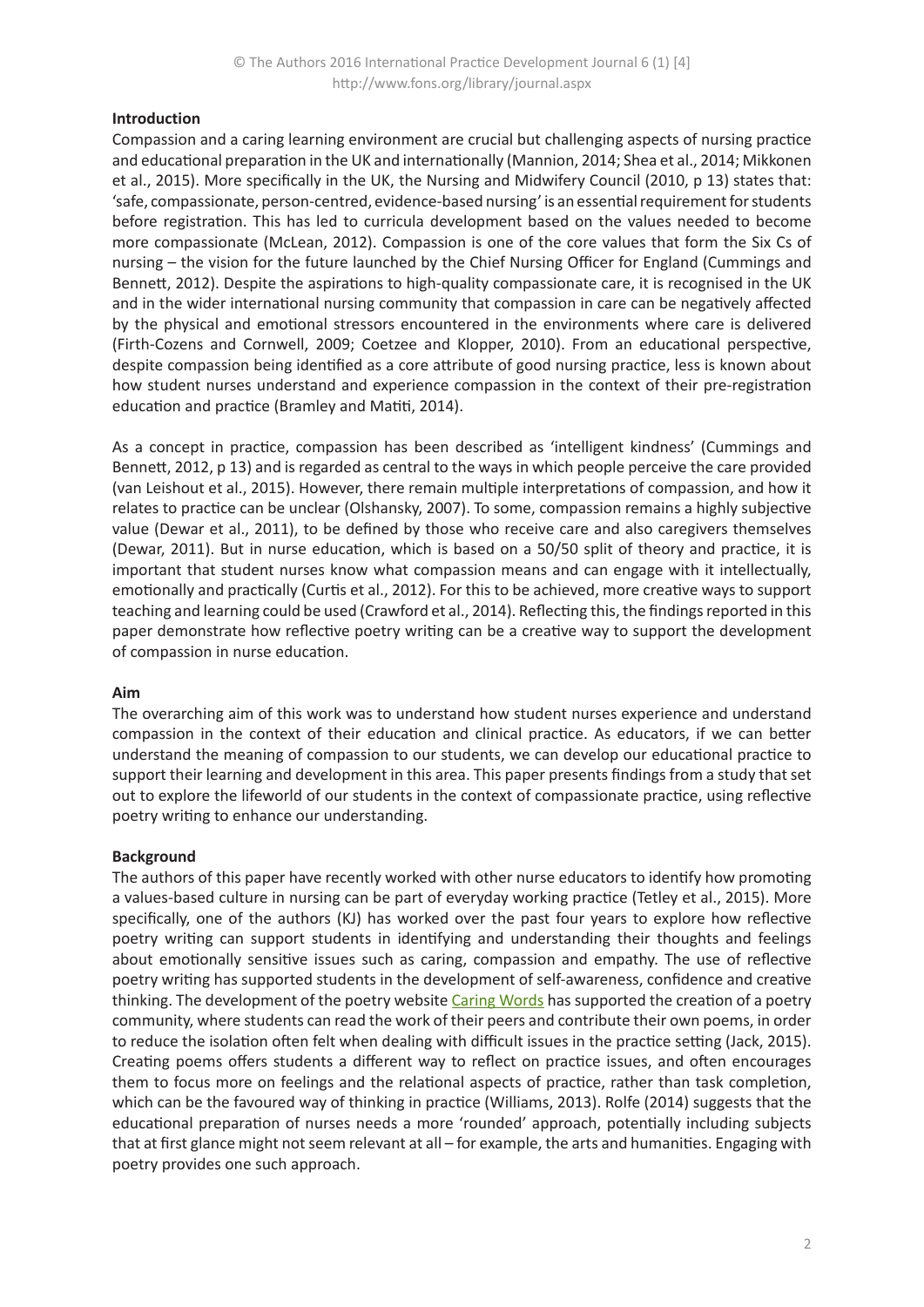Creative approaches that include the use of the poetry reading and writing have been used effectively in nursing research (Hopkinson, 2015). The reading and subsequent discussion of poetry can have a positive effect on self-esteem and self-growth (Mohammadian et al., 2011) and support our understanding of the needs and feelings of others and therefore the development of empathy (Davis, 1997). Reading poems with others supports the sharing of feelings, helping students to feel less alone and misunderstood and addressing feelings of isolation (Osmond et al., 2012). Hunter (2002) suggests that poetry is a unique medium for human expression as it allows thoughts and feelings about everyday experiences to escape the unconscious workings of the mind. Poetry increases the understanding of the lived experience – for example, that of patient and nurse and their relationship with each other. Schwind et al. (2014) suggest that creative learning involving arts-based approaches increases understanding of self and others, and that there is great benefit to be derived from engaging in these activities:

 *'….. the time and space to share their practice out loud with one another. They learned that they do some of the same things, that they could try something different and understand the foundations of their practice'* (p 1170).

Writing poetry slows down the thinking process, giving students time to consider and make meaning of their thoughts and feelings (Jack, 2015). However, a disadvantage of this process (both reading and writing poetry) is that engaging with it can lead to unpredictable outcomes. For example, each person may interpret a poem in a different way, leading Pickering (2000) to suggest that poems should be enjoyed for what they are, rather than as a learning resource. Not all students feel creative enough to write poems; indeed, the worry of the writing process can outweigh any potential learning benefits (Threlfall, 2013; Jack, 2015). Students can feel vulnerable when asked to expose themselves through their poems and educators need to be sensitive to their emotional needs (Gallagher and McKie, 2010). However, as Speare and Henshall (2014, p 811) suggest, poetry offers students an '…external voice, encouraging thought in areas that the student might not venture to without prompting'. This can lead to a cathartic experience for students, often helped by the use of metaphor, which enables them to say how they feel using imagery. Metaphor can help students to find clarity of expression and support an in-depth understanding of their experiences. As Barker (2000, p 98) says:

*'We can lose ourselves in an experience, when metaphor… helps us "see" something for what it really is, by using a phrase or image which clearly belongs to something else…'* 

### **Approach**

An interpretive phenomenological approach was used to explore how our students experienced compassion personally and in the context of their educational practice. This style of phenomenology has been described as an approach to undertaking research, rather than a fixed method (Dahlberg, 2006). It can be used as a way to understand others' experiences, making it well suited to research in nursing practice (Cohen, 2000). This style of research goes beyond the description of thoughts and attempts to uncover hidden meanings behind the stated words, meanings that might not always be clear, even to the participants (Lopez and Willis, 2004). This leads to a different understanding of the phenomenon being studied; indeed the main focus of hermeneutics (interpretation) is related to understanding (Annells, 1996). Understanding and interpretation are closely linked (Gadamer, 1960) and based on our historicality (Heidegger, 1926/1962, p 191) or in other words, something that has gone on before:

*'In every case interpretation is grounded in something we see in advance – in a foresight… An interpretation is never a pre suppositionless apprehending of something presented to us.'*

This style of phenomenology is in contrast to the Husserlian descriptive approach, which is that of the researcher acting as a detached observer, so that the 'true' untainted meaning of issues can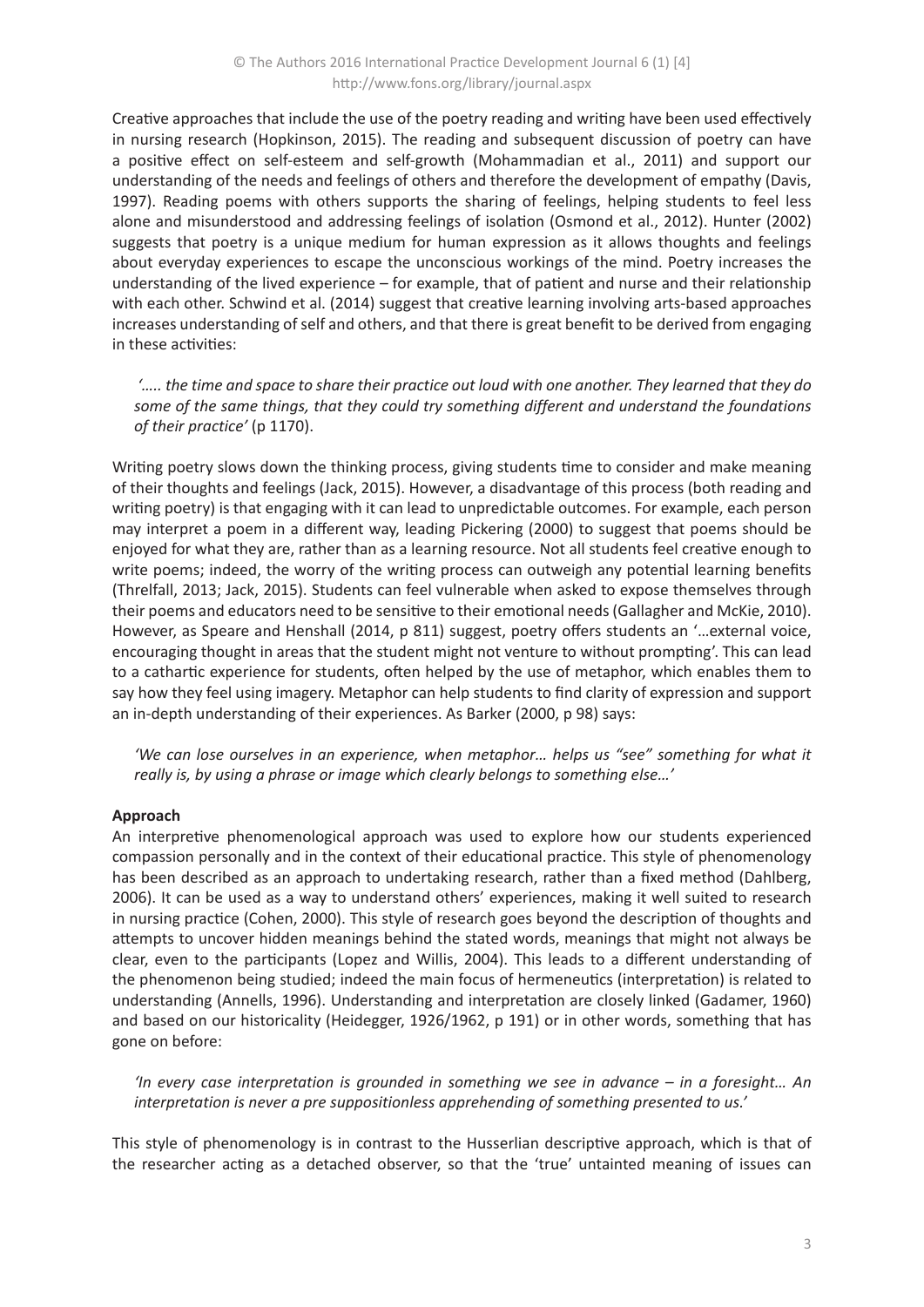be uncovered. Edmund Husserl was viewed as a key figure in phenomenology, its 'acknowledged founder' (Crotty, 1996, p 29). He was concerned with the 'reality' of things as they present to human consciousness, stating: 'We must go back to the things themselves' (Husserl, 1913/1970, p 252). Originally a mathematician, he was interested in the truth of things, without presupposition. This is in contrast to the interpretive way of thinking, which acknowledges our prior knowledge and uses it within the research endeavour. Based on our own nursing experiences, both authors of this study have a lot of pre-understanding of the concept of compassion, which will influence our current understanding. The potential of our own consciousness supports a different understanding when fused with that of another (Gadamer, 1960) – in this case, when we engage with the poetry written by the students in this study. In line with this thinking, we agree with Finlay (2002, p 12), who suggests that a researcher is a 'central figure' in the research process and the research is a combined product relating not only to the data collected, but to the relationship between researchers and participants. The ways in which we as researchers have experienced and understand compassion can support a different way of thinking about the data, and it is important that we examine our understanding before continuing with the research. This might be represented as 'the whole – the parts – the whole' (Dahlberg et al., 2008, p 236). Exposing our pre-understandings in relation to the phenomenon is advantageous in that it can add to the credibility of the research (Koch, 1996). Unless this stage is completed, the reader is unable to view the potential influences on the interpretation. Therefore, the researcher involved with collection and primary analysis of the data (KJ), wrote her own reflective poem so that her pre-understanding of the phenomenon of compassion would be revealed. However, from the perspective of both educator and researcher, this poem was also shared with the students during a class-based session, where the students read and discussed their poems to encourage understanding of compassion. KJ's poem (below) was not shown to the students in advance of their writing their own work, to avoid any potential influence on their writing.

#### **How am I supposed to feel?**

*You were there in the bed, all skinny and pale I am not sure where to look, as your body is exposed for all to see With all my learning and concentration, I should be able to help you but this isn't how it sounded in the book*

*I suppose you are what would be called a difficult patient Thrashing around and not lying still A cause of hilarity for some of the staff. But not for me. I just want to cry, and I do go home that night and cry.*

*I want to help you in so many ways, but you are too agitated and confused 'Let's put a tube in him' they say, But that just made things worse... of course*

*I came back from days off and you were gone. I asked, and it wasn't what I wanted to hear Gone to a better place they say Well that's fine but what am I supposed to feel now?*

*'Well, you need to get used to this' they say 'You will see a lot more before you are through' Yes I have seen more. But I never get used to it. And I never have forgotten you. And how I was supposed to feel?*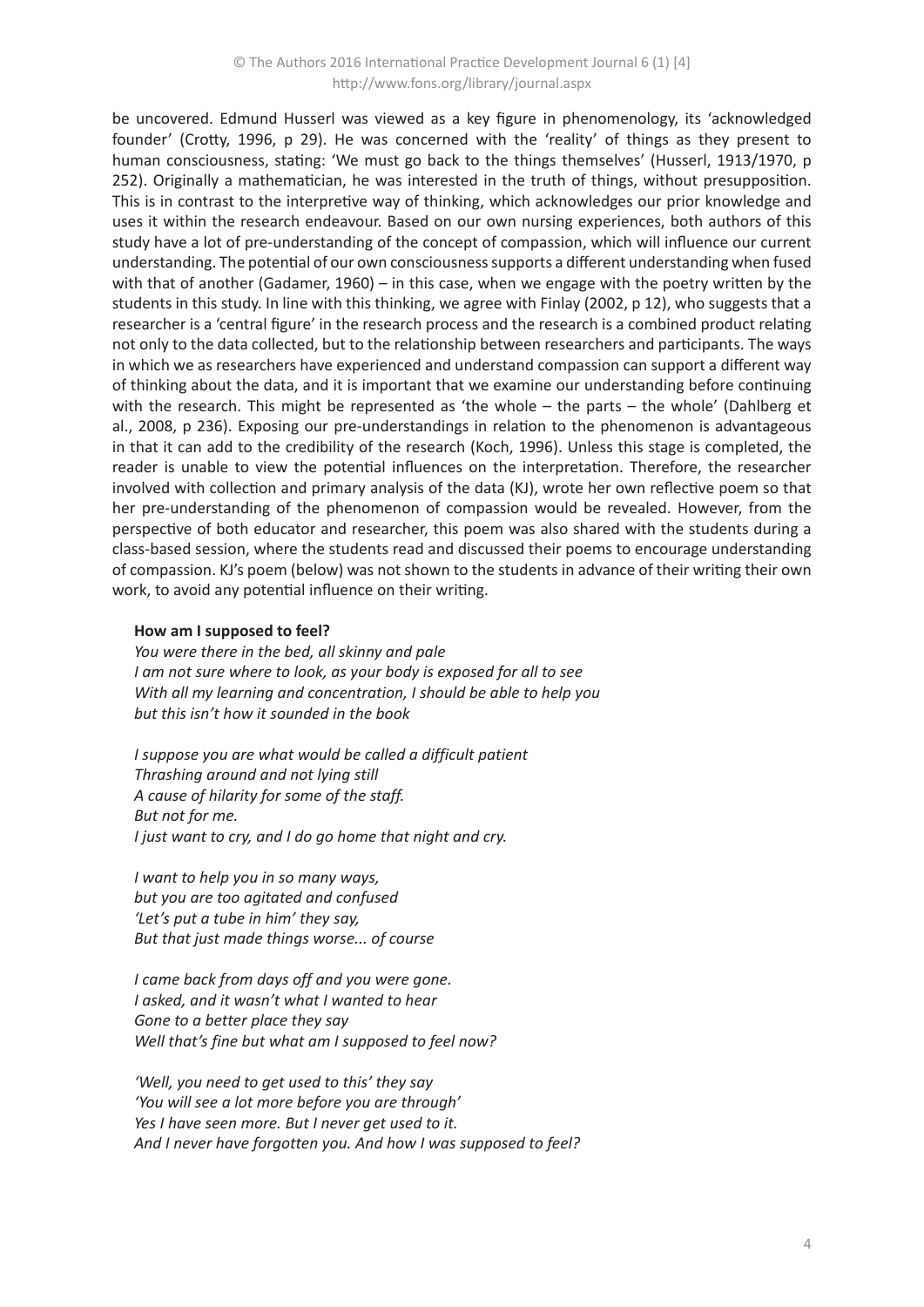## **Method**

In light of the evidence to support more creative ways to enter the lifeworld of others, we used student-authored poems to understand how our students live compassionate practice in the clinical setting. Poetry writing helps us to understand the unique nature of nursing practice; poems often act as 'containers of emotion', (Fox, 1995) and when the emotion surfaces, we are more easily able to process and understand it. Poems can be packed with insight and meaning to the reader and the author, and experiencing poetry helps us to value the unique nature of nursing practice, and supports our understanding of person-centred care delivery. Rolfe and Gardner (2005) argue for an emphasis in nursing research on valuing the individual nature of others, and we suggest that using student-authored poems as data supports our understanding of the 'particular unique interactions between particular unique individuals in particular unique settings' (p 302). We suggest that this type of understanding is helpful when attempting to explore a concept such as compassion. Supporting the use of poems in a research context, Kendall and Murray (2005, p 746) suggest that data presented as blocks of text are likely to be 'skim read', in contrast to a poem, which might be approached more slowly:

*'…. expecting to hear them in their heads and being more alert to their patterns of sound, image, and ideas and more willing to engage emotionally with what is being said.'* 

More specifically, Speare and Henshall (2014), drawing on their work using poetry as a tool to facilitate reflective practice, identify that participants' own poetry can be used as qualitative data and autoethnographic poetry can be used to explore personal experiences. In understanding why and how poetry is so effective as a data source Raingruber (2004, p 14) makes the point that it is:

*'… poignant, memorable, and allows both the writer and listener to familiarize with an emotional climate.'* 

#### *Sample*

A whole cohort of 42 first year nursing students on the BSc (hons) adult nursing programme at a UK university were asked to write and submit poems to the C[aring Words](http://www.caringwords.mmu.ac.uk) website. The content of the poems was to reflect an important nursing issue – for example, communication or compassion. A total of 24 poems related to the concept of compassion. The poems could be written using the voice of the patient or based on the students' thoughts and feelings about compassionate practice. Poems were submitted anonymously over a period of two weeks. Students were required to submit one poem only, although some continued to write and submit further poems, as part of their own self-development. Students were shown examples of poems written by peers in previous groups, in order to whet their appetites for writing. However, no formal definition of compassion was given to the students, as we wanted them to consider their personal meaning without its being greatly influenced in advance. Poetry has been described as a debatable term (Andrews, 1991) and can be developed in various ways. Furman et al. (2007, p 302) suggest that it can be used as a way to communicate 'powerful and multiple "truths" about the human experience'. Our primary aim was not to develop creative writers but to uncover the 'truths' about compassion, as experienced by the students. For the purposes of this research, the emphasis was placed on the process of poetry writing as a way to explore important aspects of nursing practice and not on judging the poems in terms of 'good' or 'bad' pieces of work. It is important to adopt a nurturing approach to facilitation, recognising the vulnerability of students during a time of personal and professional growth.

### *Ethics*

Ethical approval was gained from the university ethics committee. Consent was given by the students during submission of their poem to the Caring Words website. There was also an opportunity for students to be acknowledged as the author of their poem, although none of our students took this up.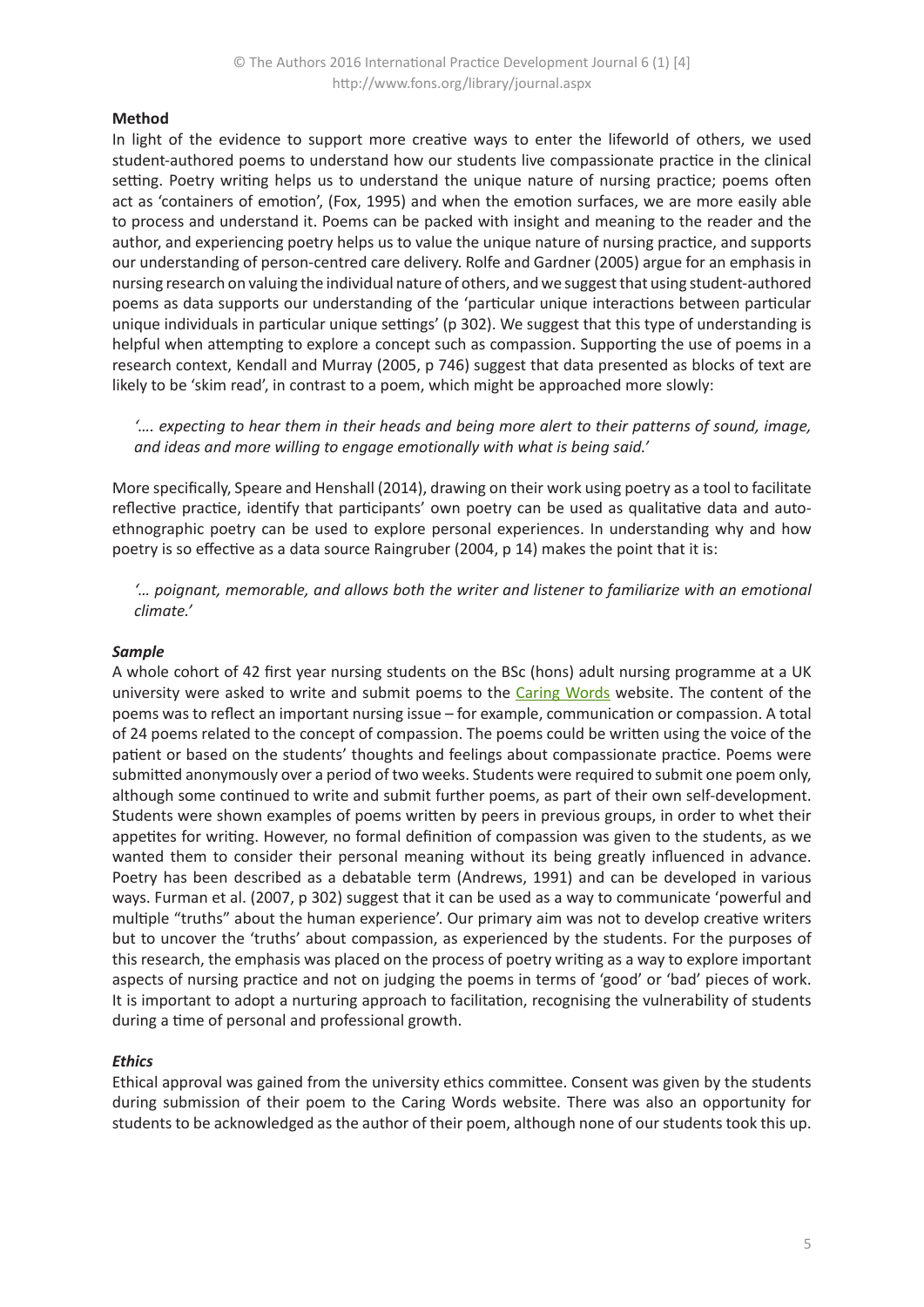## **Analysis**

Fitting with a phenomenological process, a narrative coding and theming approach was used, which took account of individual experiences and perspectives (Sutton and Austin, 2015). This approach enabled us to use the poems as whole datasets, while also looking for thematic links and connections. We read the poems several times to gain an understanding of the ideas within. Consideration was given to the notion of breaking up the content of the poems into emergent themes, as quotes and short exemplars, as this could promote ease of presentation and understanding of the major findings. However, we recognised here was a danger that the meanings and expressions within a single poem could be lost and lead to a fragmented understanding of the data. We considered the view of Shapiro (2004, p 176) that breaking poems up into thematic categories 'smacked of aesthetic murder', and decided to present a selection of whole poems as exemplars. Including some poems in their entirety to report the findings has the added benefit of enabling the reader to be a co-researcher, and interpret the meanings for themselves. However, to present a larger amount of data, and to support greater understanding of the phenomenon, a compromise was reached and lines from other poems are presented in addition to the main exemplars. The reader may choose to explore the exemplar, then revisit the shorter extracts, and in doing so reach a better understanding of compassion as it is lived by our students. This process is akin to the hermeneutic circle, as it invites the reader to undertake the cycle of whole-parts-new whole, in order to reach a different understanding (Heidegger, 1926/1962). The decision to include some poems in their entirety, as exemplars, was reached through joint discussion between the two researchers. The criteria for inclusion of the exemplars was based on their ability to convey emotion, the amount of context provided and the way in which they conveyed strength of meaning. Based on these criteria, our aim was to invite readers into the lifeworld of the students so that they feel part of it. We wanted to invoke the 'phenomenological nod' described by van Manen (1997, p 27), which is when the reader nods in agreement, in recognition that they have experienced a similar phenomenon to the one described.

### **Findings**

Through formal cohort written evaluations, students reported that the activity of writing poetry afforded them time to think about their practice, something they might not otherwise have done. The request for poems encouraged further time spent thinking, as many students reported using a drafting and redrafting process until they were happy with the result. Overall, the tone and style of the poems reflected how the student nurses had experienced what it meant to be compassionate, and how they wanted to be caring. However, they also reflected the emotional and practical challenges that they encountered.

Poetry writing enabled our students to reflect in a different way. It offered a freedom to explore thoughts and feelings without the requirement to fit thinking into pre-fashioned 'boxes', a common complaint among nursing students who might suffer from 'reflection fatigue' (Coward, 2011, p 883).

Five overarching themes emerged from the data:

- Advocacy
- A difficult and upsetting process
- Empathy for others
- A practical process
- Being with another

The way the poems related to these themes is now demonstrated using student poems as exemplars.

### *Advocacy*

Many students described compassion in terms of support, guidance and advocacy, and offering strength to the patient – for example: 'We support, we advocate and we cherish, so that others will benefit…'; 'The nurse is by your side, again and again…' The following poem depicts compassion as a strength and illness as a battle, one in which the nurse stands 'shoulder to shoulder' with the patient in a time of need. The nurse is depicted as a guide and healer, using powerful imagery such as, 'I will be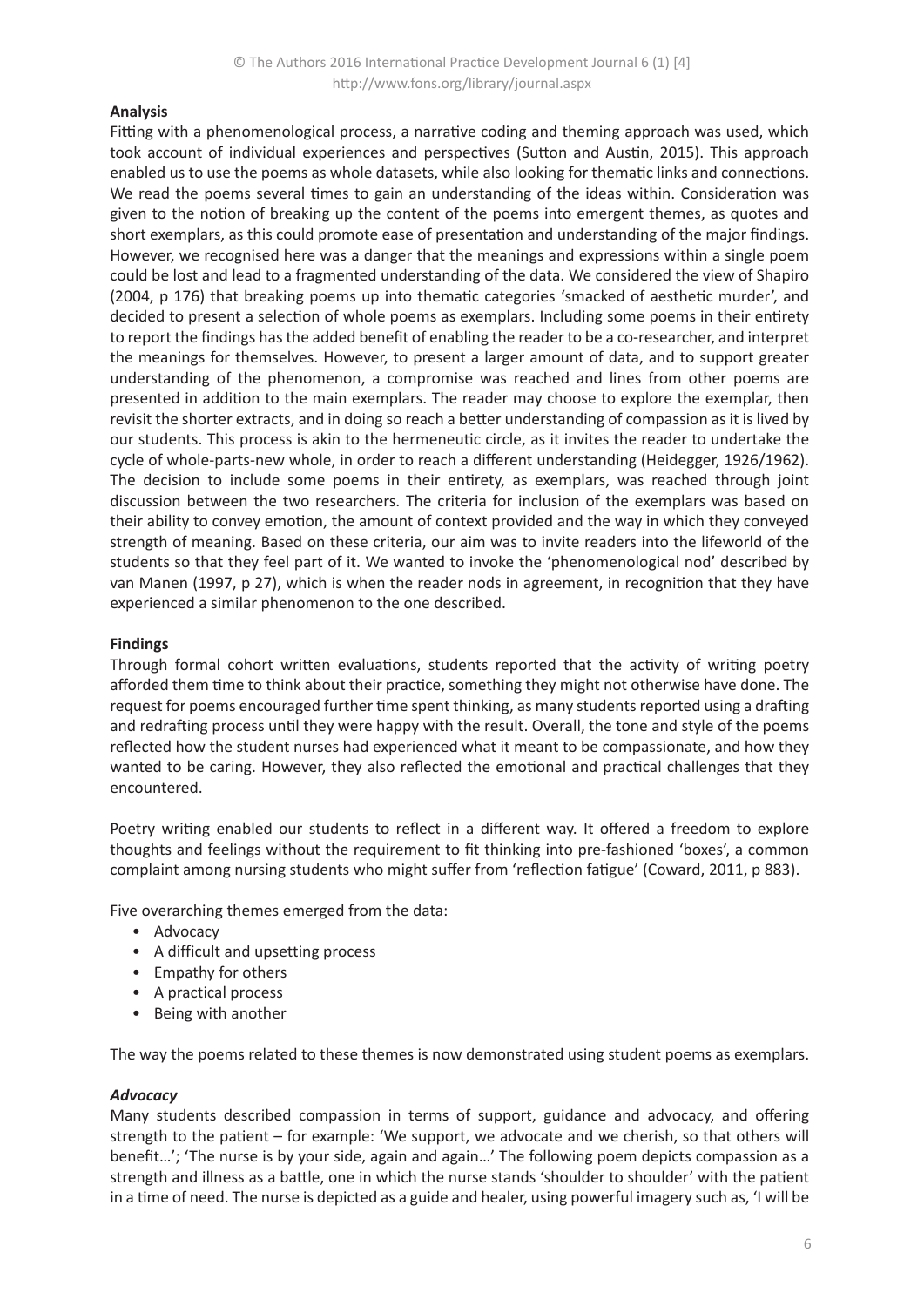the lighthouse' and 'mending wings fractured in the rain' as a way of showing compassion in difficult circumstances.

## **Dear Patient**

*I want to be the difference, to be at the front line, Standing shoulder to shoulder, buying you time I will hand you your shield, when you have no power I will be that nightingale, in your twelfth hour When you're stood in the dark, no end in sight I will be the lighthouse, which guides you in the night I will align the path which separates Mending wings fractured in the rain Restoring life's symphony, I will heal the scars which remain* 

## *A difficult and upsetting process*

A second theme identified depicts compassion as a 'suffering with', a heartfelt process conveyed by the students through many of the poems. For example: '…deep down in my heart, I very much care…'; 'How can I rest when I am clearly devastated?'. The poem *How am I supposed to feel?* written by the author KJ related most closely to this theme, which describes the helplessness often felt when trying to care for another in difficult times.

The following poem conveys sadness and concern for a dying patient and a sense of helplessness about the situation, giving a bleak feel to the work. The author of this poem is distressed, saying 'I am heartbroken', and there is a sense of frustration that she could not do more to alter the outcome: 'I was just one of those student nurses…'

### **Dear Compassion**

*Dear compassion, I hope you know I tried my best to give you a comforting send off I know it probably got annoying, me sticking that thermometer in your arm pit Please get better! Please. Just a little bit… I* will never forget you, my heart aches for your loved ones, what you and they must have been going *through I'm crying for fear that you left in some sort of discomfort, or pain or loneliness I hope with every ounce of my being you were not in distress Dear compassion, I am heartbroken. Never has a truer word been spoken I was just one of those student nurses that kept hanging around you those last moments I hope you*

*Are in peace. Sleep tight now.*

## *Empathy*

In the third theme, many students depicted compassion as a process with similarities to empathy, trying to understand how the patient might be feeling. For example: '…completely imagine yourself in their place…'; 'I always stop and think, it could be me on the receiving end...' The author of the following poem describes time spent with the patient, giving them time to talk, as she appreciates how difficult it must be to be away from familiar people, surroundings and pets. The student tries to imagine how she would want her own family members to be treated in a similar situation.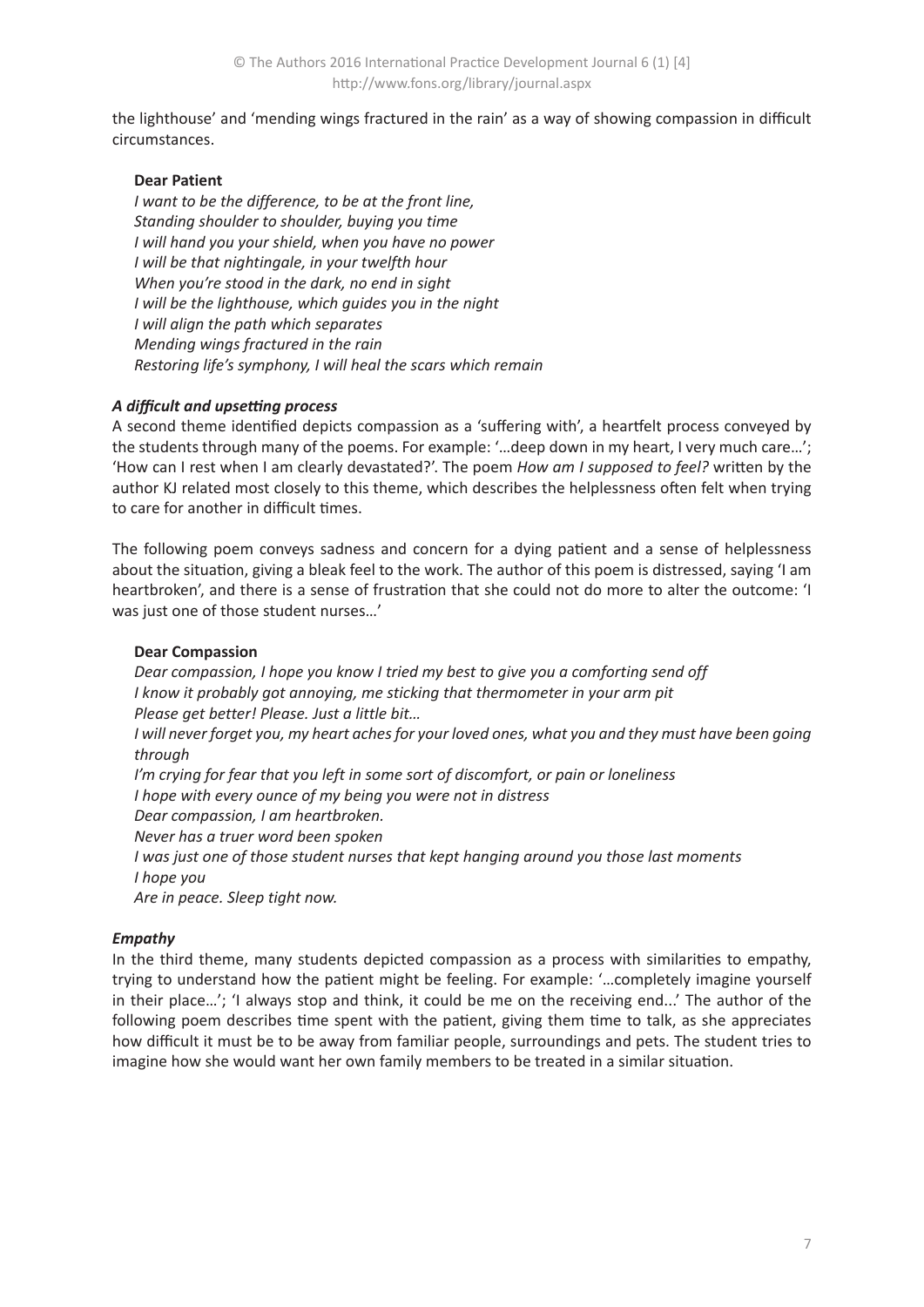## **A hand to hold**

*Today though I was busy I saw you were in need I came to reassure you and diminish any fear I hope I was a hand to hold, a friendly face to see I hope I gave you time to chat and let you chew my ear It must be hard for you to be so very far away From your friends and family, and even your small pet In surroundings unfamiliar, in each and every way I hope we make you comfortable and give you no reason to fret I see you and think about all those I love And hope that should they be in fear Someone will comfort them and care for them And wipe away their tears I know it must be hard for you, you used to laugh and run You once were young and healthy and always having fun*

## *A practical process*

Reflecting the fourth theme, many students described the 'small things' that help the patient and constitute a compassionate approach, such as: 'I remember just last week, playing cards and cracking jokes'; 'Playing crosswords, word search and puzzles too…' Initially describing compassion as 'caring, looking at the small things', the following poem depicts compassion in practical ways, such as giving support, offering tea, chatting, learning more in order to 'help and support others' and being 'honest and empathic'. The tone of the poem is optimistic, depicting compassion as something we can all do easily when, in fact, the behaviours described might be viewed as difficult to accomplish.

## **Compassion**

*Compassion is caring, looking at the small things Supporting a person through hardships Offering that late night cup of tea, as they watch their loved one ill Or finding time to chat, to understand your poorly patient Compassion is pushing yourself to learn more Which in turn can help and support others To be that person who your patient or their family can confide in And to always be honest and empathic*

### *Being with another*

Finally, the fifth theme drew in poems that embraced critical thinking about care from an older person's perspective. The poems here illustrate how students are able to use poetry to take a more empathic and practical stance from their experiences. More directly, the example of 'I'm still here, so please be kind, though there is a mist within my mind' illustrates how the poetic notion of being with another can resonate with, and conflict with, compassion in the real world of practice. In terms of links to other themes – 'I need to maintain my personal hygiene, having to ask fills me with dread' – many of the poems revealed a concern that older people do not get the time and attention they require in the clinical setting.

Compassion in the following poem is depicted as a form of 'companionship' viewed as a 'privilege' and the focus is on older people. Due to the nurse being 'rushed' it is acknowledged that 'these poor patients don't get much attention' and there is a reminder that ageing is an inevitable process.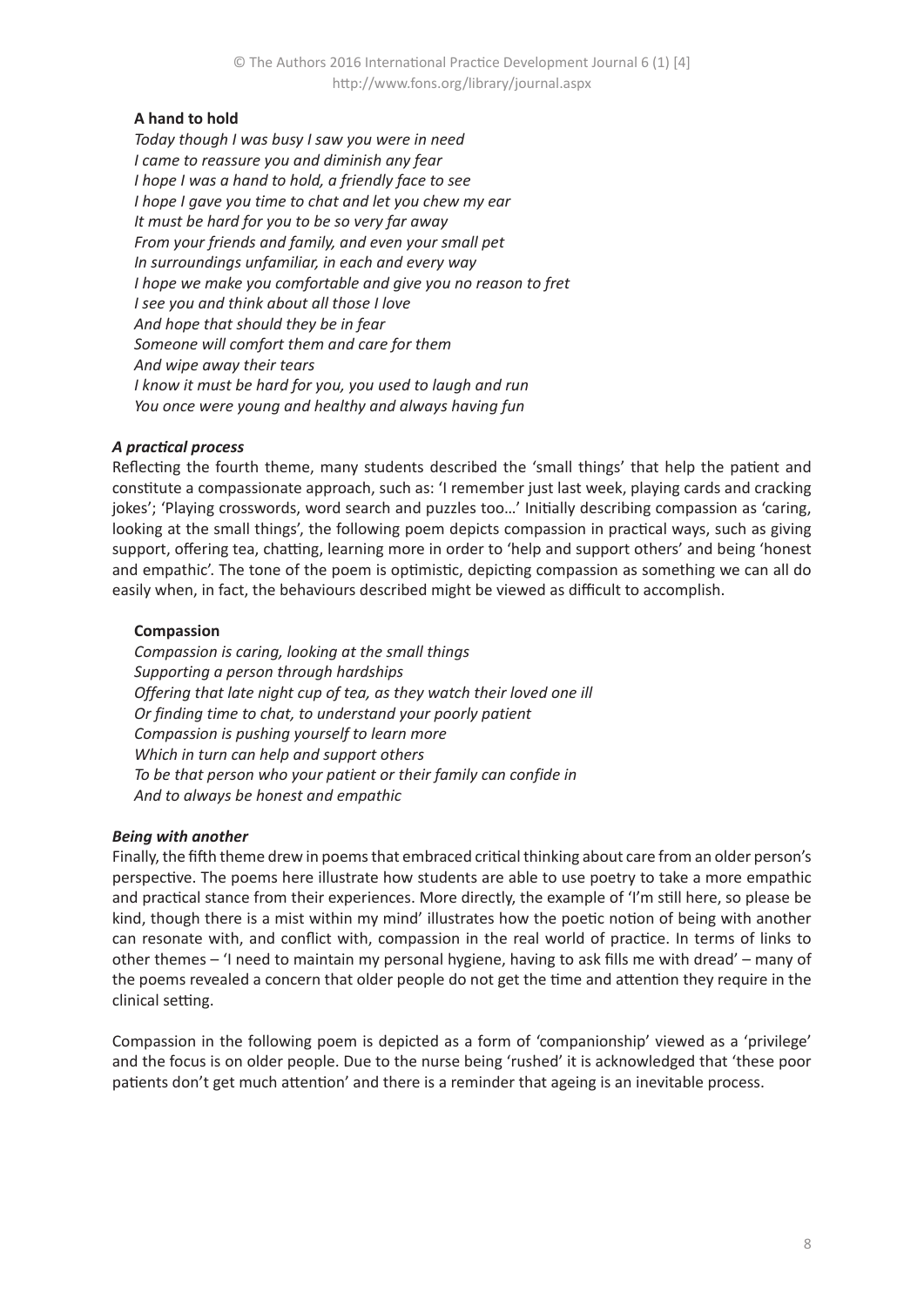## **Compassion**

*Companionship is sometimes all people need but a privilege not everyone receives Older people are often alone, as they potter around in their once family filled home Members of family who have now passed away, they too are now nearing this day Pleased by a friendly wave or conversation, it doesn't seem hard if it brightens someone's day? As we know, nurses are rushed, so these poor patients don't get much attention Say hello, or, say, how has your day been? Its little things like this that really get seen Older people were once young too you know… never forget, it's the direction we all go…*

## **Discussion**

The students' poems offered thoughts, feelings and practical knowledge and helped us understand differently the meaning of compassion as lived by them. Multiple meanings of compassionate practice were offered, reflecting unique ways of being in the clinical setting. Exploring the poems supports our development as educators by making us ask how we can inform our teaching based on what we have read. Unless we understand our students' lifeworld, we will be unable fully to meet and support their emotional needs. Many of the poems represented the need to be 'better', to perform well, and perhaps it is up to educators to support students in understanding what they can actually achieve – and what may be impossible.

Poetry writing enables feelings to emerge in ways that other methods, such as reading published poems, perhaps do not and we suggest this is an advantage of this approach. The act of writing poems exposed feelings of vulnerability and questions about self-worth among the students. This has implications for educators and our practice needs to acknowledge this finding to inform our interactions with students. Role modelling positive behaviours, such as critical reflection, the ability to deal with uncertainty and belief in the self, could have a beneficial effect on students' ability to cope with the challenges of practice. Adopting a facilitator role such as that advocated by Mezirow (1997) might be beneficial. Using a transformative approach, learning takes place on both sides of the student/teacher relationship, with the facilitator acting as co-learner. The facilitator does not have all the answers but models behaviours that can promote healthy coping. This approach could be further developed if educators write and share their own poems with the students. Sharing experiences, emotions and associated ways of coping has the potential to impact on students in ways that reading and sharing published poems might not. Co-learning in this way can support student nurses' understanding of the risk factors that impact on their compassionate practice. This is an important process and can provide them with knowledge and skills that can help avoid compassion fatigue (Coetzee and Klopper, 2010). As educators, writing our own poems can assist us in sustaining our own empathic understanding of our students' experiences; KJ's poem referred to a caring encounter from her own experience as a first year student nurse and this stirred a similar level of emotion to that felt at the time of the event, 28 years earlier. Writing poems helps educators get back in touch with the anxieties and vulnerabilities they felt themselves as students and refocuses thinking back on the clinical setting and away from administrative tasks (Kidd and Tusaie, 2004). By helping educators relate to students and their experiences of compassionate practice, this can strengthen the student/teacher bond.

Compassionate care provision is an important part of nursing culture in the UK but the successful development of such a culture in practice might depend more on what compassion means to nurses, rather than what they are told it means. This reinforces the need for a 'two way' approach to teaching, and the need to continue to recognise that nursing practice holds different meanings for all who experience it.

More importantly, the poems highlight the challenges of providing compassionate care in the real world of practice. These concerns are reflected by Crawford et al. (2014, p 3589), who identify that: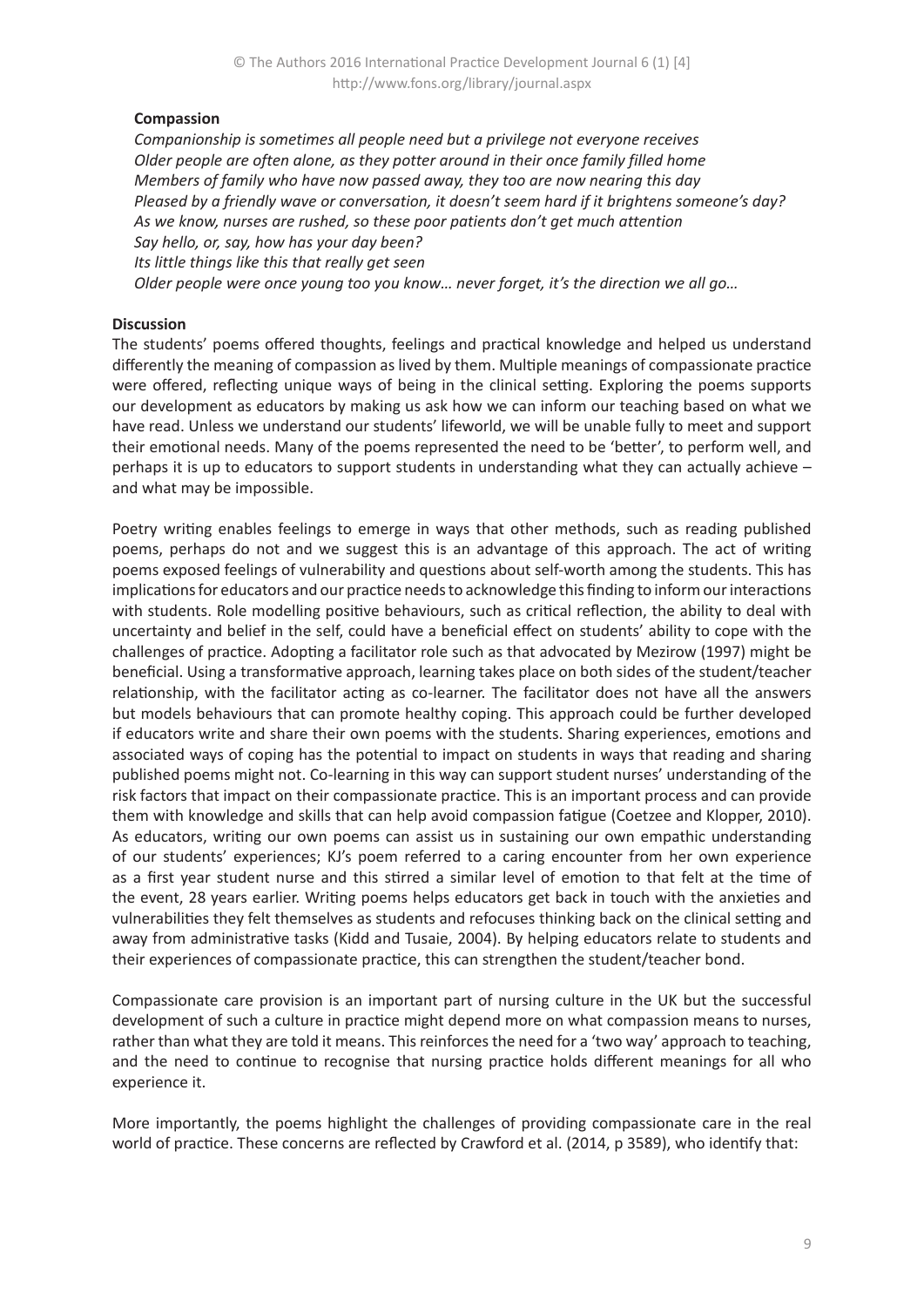*'… when considering compassion, we should consider not only the compassion qualities of individual practitioners, but the overall design of healthcare systems as a whole.'* 

Facilitating and disseminating poetry from the lifeworld perspectives of student nurses is also important in this respect, as it helps put into context the wider value to health and social care. More specifically, other work using poetry has demonstrated how the process and outputs from creative writing can provide powerful, new and more person-centred insights for practitioners and service providers (Brown-Wilson et al., 2009). Other examples of using poetry across a range of education and clinical settings illustrate how writing and reading poetry helps clinicians, students and clients give voice to situations that touched their hearts in ways that they were not otherwise able to share or express (Raingruber, 2004). Following on from this Raingruber (2004) argues that poetry and literature should be used more extensively in clinical and educational settings to support the development of compassion in care. The use of more creative and narrative ways of working, including poetry, is important as the work produced thorough these processes can identify how wider life experiences, including those that are unanticipated and challenging, can affect how people respond when they are involved in the delivery, or receipt, of health and social care services (Raingruber, 2004; Tetley et al., 2009).

## *Limitations*

While the work presented in this paper highlights the positive ways in which poetry can contribute to the exploration of compassion in pre-registration nurse education, there is a need to understand the benefits and limitations of using creative ways of working in nurse education. Poetry writing can lead to the release of emotion and educators need to be prepared to support students who might become upset. The unpredictability of the learning environment might be challenging for educators, who might need to adopt a more pastoral role in the classroom than usual. In addition, there are no guarantees that students will change their practice based on engagement with arts-based approaches such as poetry writing. However, in a profession that prides itself on valuing the unique nature of individuals, and the concept of person-centred care, poetry writing provides a way to engage with and understand the individuality found in others and ourselves.

### **Conclusion**

This work was prompted by concerns about compassionate care in nursing, and the need to support student nurses in thinking about compassionate practice. As educators, if we can understand how students experience compassion, we are more able to support them in offering compassionate care. Compassion is a multifaceted phenomenon that can leave student nurses feeling vulnerable and inadequate when providing care for others. Creative ways of working, specifically the use of poetry, can make a make an important contribution to how they think about compassion in the context of their lived experiences, personally and professionally.

While the authors recognise that the findings from this work are drawn from one UK-based university, the examples show how the concept of compassion is experienced by student nurses in ways that can resonate in wider UK and international contexts.

### **References**

Andrews, R. (1991) *The Problem with Poetry*. Buckinghamshire: Open University Press.

- Annells, M. (1996) Hermeneutic phenomenology: philosophical perspectives and current use in nursing research. *Journal of Advanced Nursing*. Vol. 23. No. 4. pp 705-713. doi: 10.1111/j.1365- 2648.1996.tb00041.x.
- Barker, P. (2000) Working with the metaphor of life and death. *Journal of Medical Ethics: Medical Humanities*. Vol. 26. No. 2. pp 97-102. doi: 10.1136/mh.26.2.97.
- Bramley, L. and Matiti, M. (2014) How does it really feel to be in my shoes? Patients' experiences of compassion within nursing care and their perceptions of developing compassionate nurses. *Journal of Clinical Nursing.* Vol. 23. Nos. 19-20. pp 2790-2799. doi: 10.1111/jocn.12537.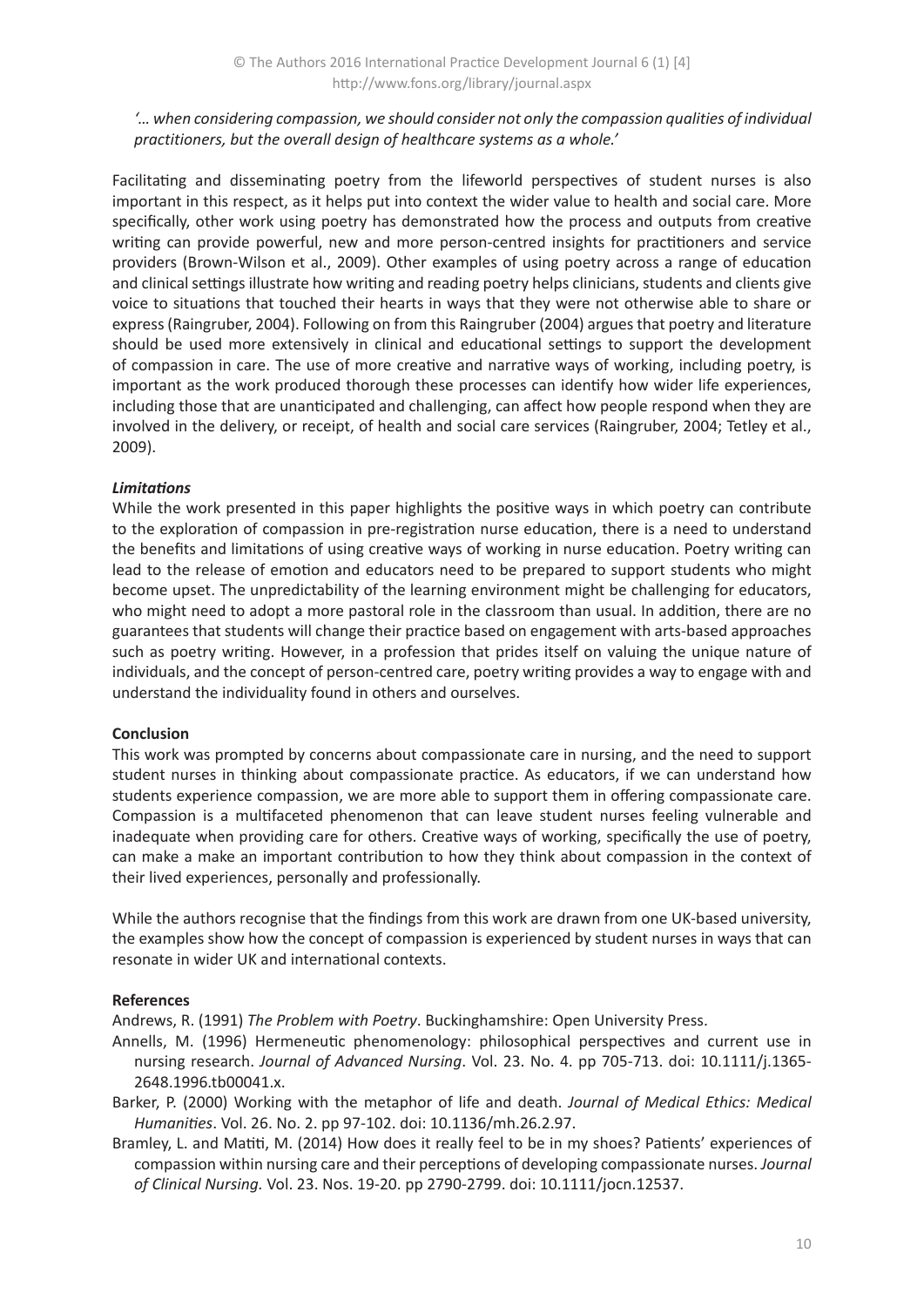- Brown-Wilson, C., Tetley, J., Healey, J. and Wolton, R. (2011) The best care is like sunshine: accessing older people's experiences of living in care homes through creative writing. *Activities, Adaptation and Aging*. Vol. 35. No. 1. pp 1-20. doi:10.1080/01924788.2010.550482.
- Coetzee, S. and Klopper, H. (2010) Compassion fatigue within nursing practice: a concept analysis. *Nursing and Health Sciences*. Vol. 12. No. 2. pp 235-243. doi: 10.1111/j.1442-2018.2010.00526.x.
- Cohen, M. (2000) Introduction. *In* Cohen, M., Kahn, D. and Steeves, R. (Eds.) (2000) *Hermeneutic Phenomenological Research: A Practical Guide for Nurse Researchers*. Thousand Oaks, California: Sage.
- Coward, M. (2011) Does the use of reflective models restrict critical thinking and therefore learning in nurse education? What have we done? *Nurse Education Today*. Vol. 31. No. 8. pp 883-886. doi: http://dx.doi.org/10.1016/j.nedt.2011.01.012.
- Crawford, P., Brown, B., Kvangarsnes, M. and Gilbert, P. (2014) The design of compassionate care. *Journal of Clinical Nursing*. Vol. 23. Nos. 23-24. pp 3589-3599. doi: 10.1111/jocn.12632.
- Crotty, M. (1996) *Phenomenology and Nursing Research*. Melbourne: Churchill Livingstone.
- NHS Commissioning Board. (2012) *Compassion in Practice. Nursing, Midwifery and Care Staff: Our*  Vision and Strategy. Retrieved from: [tinyurl.com/NHSCC-compassion](http://tinyurl.com/NHSCC-compassion). (Last accessed 6<sup>th</sup> April 2016).
- Curtis, K., Horton, K. and Smith, P. (2012) Student nurse socialisation in compassionate practice: a grounded theory study. *Nurse Education Today*. Vol. 32. No. 7. pp 790-795. doi: 10.1016/j. nedt.2012.04.012.
- Dahlberg, K. (2006) The publication of qualitative research findings. *Qualitative Health Research*. Vol. 16. No. 3. pp 444-446. doi: 10.1177/1049732305285484.
- Dahlberg, K., Dahlberg, H. and Nystrom, M. (2008) *Reflective Lifeworld Research*. (2nd edition). Sweden: Studentlitteratur.
- Davis, C. (1997) Poetry about patients: hearing the nurse's voice. *Journal of Medical Humanities*. Vol. 18. No. 2. pp 111-125. doi:10.1023/A:1025629500471.
- Dewar, B. (2011) *Caring about Caring: An Appreciative Enquiry about Compassionate Relationshipcentred Care.* PhD thesis. Edinburgh: Edinburgh Napier University.
- Dewar, B., Pullin, S. and Tocheris, R. (2011) Valuing compassion through definition and measurement *Nursing Management*. Vol. 17. No. 9. pp 32-37. doi: 10.7748/nm2011.02.17.9.32.c8301.
- Finlay, L. (2002) 'Outing' the researcher: the provenance, process and practice of reflexivity. *Qualitative Health Research*. Vol. 12. No. 4. pp 531-545. doi: 10.1177/104973202129120052.
- Firth-Cozens, J. and Cornwell, J. (2009) *Enabling Compassionate Care in Acute Hospital Settings*. London: The King's Fund. Retrieved from: [tinyurl.com/KF-compassion](http://tinyurl.com/KF-compassion). (Last accessed 6<sup>th</sup> April 2016).
- Fox, J. (1995) *Finding What you Didn't Lose: Expressing your Truth and Creativity through Poem Making*. New York: Jeremy Tarcher/Putnam.
- Furman, R., Langer, C., Davis, C., Gallardo, H. and Kulkarni, S. (2007) Expressive, research and reflective poetry as qualitative inquiry: a study of adolescent identity. *Qualitative Research*. Vol. 7. No. 3. pp 301-315. doi: 10.1177/1468794107078511.
- Gadamer, H. (1960) *Truth and Method*. London: Sheed and Ward.
- Gallagher, A. and McKie, A. (2010) The potential of literature and poetry. *In* Warne, T. and McAndrew, S. (Eds.) (2010) *Creative Approaches to Health and Social Care Education*. London: Palgrave Macmillan. pp 113-128.
- Heidegger, M. (1926/1962) *Being and Time*. *Trans* Macquarrie, J. and Robinson, E. New York: Harper and Row.
- Hopkinson, C. (2015) Using poetry in a critically reflexive action research co-inquiry with nurses. *Action Research*. Vol. 13. No. 1. pp 30-47. doi: 10.1177/1476750314565943.
- Hunter, L. (2002) Poetry as an aesthetic expression for nursing: a review. *Journal of Advanced Nursing*. Vol. 40. No. 2. pp 141-148. doi: 10.1046/j.1365-2648.2002.02356.x.
- Husserl, E. (1913/1970) *Logical Investigations*. *Trans* Findlay, J. New York: Humanities Press.
- Jack, K. (2015) The use of poetry writing in nurse education: an evaluation. *Nurse Education Today*. Vol. 35. No. 9. pp e7-e10. DOI:10.1016/j.nedt.2015.04.011.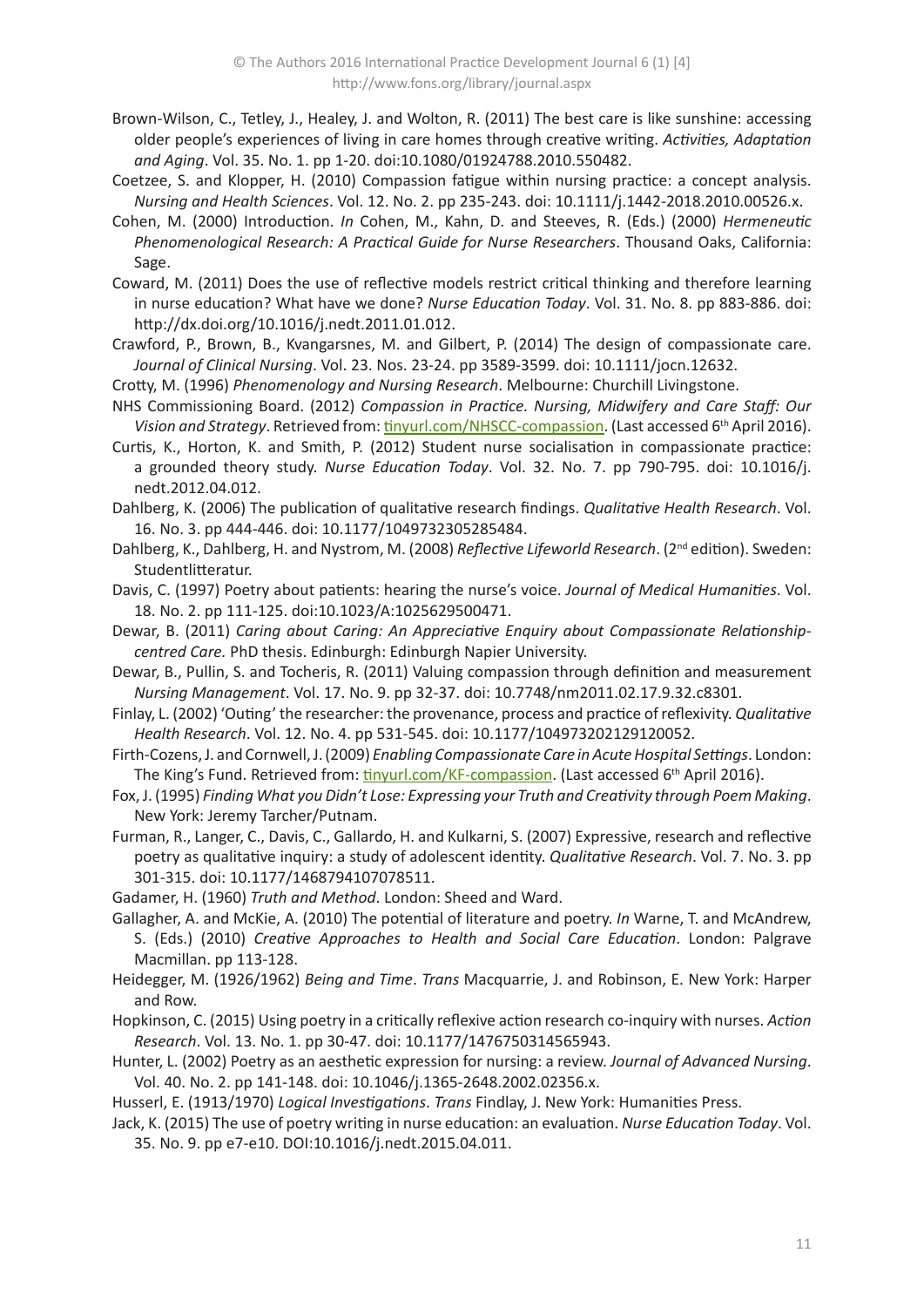- Kendall, M. and Murray, S. (2005) Tales of the unexpected: patients' poetic accounts of the journey to a diagnosis of lung cancer: a prospective serial qualitative interview study. *Qualitative Inquiry*. Vol. 11. No. 5. pp 733-751. doi: 10.1177/1077800405276819.
- Kidd, L. and Tusaie, K. (2004) Disconfirming beliefs: the use of poetry to know the lived experience of student nurses in mental health clinicals. *Issues in Mental Health Nursing*. Vol. 25. No. 4. pp 403- 414. doi:10.1080/01612840490432934.
- Koch, T. (1996) Implementation of a hermeneutic inquiry in nursing: philosophy, rigour and representation. *Journal of Advanced Nursing*. Vol. 24. No. 1. pp 174-184. doi: 10.1046/j.1365- 2648.1996.17224.x.
- Lopez, K. and Willis, D. (2004) Descriptive versus interpretive phenomenology: their contributions to nursing knowledge. *Qualitative Health Research*. Vol. 14. No. 5. pp 726-735. doi: 10.1177/1049732304263638.
- McLean, C. (2012) The yellow brick road: a values based curriculum model. *Nurse Education in Practice*. Vol. 12. No. 3. pp 159-163. doi:10.1016/j.nepr.2011.11.002.
- Mannion, R. (2014) Enabling compassionate healthcare: perils, prospects and perspectives. *International Journal of Health Policy and Management*. Vol. 2. No. 3. pp 115-117. doi: 10.15171/ ijhpm.2014.34.
- Mezirow, J. (1997) Transformative learning: theory to practice. *New Directions for Adult and Continuing Education*. Vol. 74. pp 5-12. doi: 10.1002/ace.7401.
- Mohammadian, Y., Shahidi, S., Mahaki, B., Mahammadi, A., Baghban, A. and Zayeri, F. (2011) Evaluating the use of poetry to reduce signs of depression, anxiety and stress in Iranian female students. *The Arts in Psychotherapy*. Vol. 38. No. 1. pp 59-63. doi:10.1016/j.aip.2010.12.002.
- Mikkonen, K., Kyngäs, H. and Kääriäinen, M. (2015) Nursing students' experiences of the empathy of their teachers: a qualitative study. *Advances in Health Sciences Education*. Vol. 20. No. 3. pp 669- 682. doi:10.1007/s10459-014-9554-0.
- Nursing and Midwifery Council (2010) *Standards for Pre-registration Nursing Education*. London: NMC.
- Olshansky, E. (2007) What do we mean by compassion and caring in nursing and what does it matter anyway? *Journal of Professional Nursing*. Vol. 23. No. 5. pp 247-248.
- Osmond, C., Cumbie, S., Dale, M., Hostetler, D., Ivory, J., Phillips, D. and Reesman, K. (2012) An open letter to our future students in 'narrative and the caring professions'. *Journal for Learning through*  the Arts. Vol. 8. No. 1. pp 1-7. Retrieved from: [tinyurl.com/letter-students.](http://tinyurl.com/letter-students) (Last accessed 19<sup>th</sup> April 2016).
- Pickering, N. (2000) The use of poetry in healthcare ethics education. *Journal of Medical Ethics: Medical Humanities*. Vol. 26. No. 1. pp 31-36. doi:10.1136/mh.26.1.31.
- Raingruber, B. (2004) Using poetry to discover and share significant meanings in child and adolescent mental health nursing. *Journal of Child and Adolescent Psychiatric Nursing*. Vol. 17. No. 1. pp 13-20. doi: 10.1111/j.1744-6171.2004.00013.x.
- Rolfe, G. and Gardner, L. (2005) Towards a nursing science of the unique: evidence, reflexivity and the study of persons. *Journal of Research in Nursing*. Vol. 10. No. 3. pp 297-310. doi: 10.1177/174498710501000306.
- Rolfe, G. (2014) Editorial: educating the good for nothing student. *Journal of Clinical Nursing*. Vol. 23. Nos. 11-12. pp 1459-1460. doi: 10.1111/jocn.12556.
- Schwind, J., Lindsay, G., Coffey, S., Morrison, D. and Mildon, B. (2014) Opening the black-box of personcentred care: an arts-informed narrative inquiry into mental health education and practice. *Nurse Education Today*. Vol. 34. No. 8. pp 1167-1171. doi:10.1016/j.nedt.2014.04.010.
- Shapiro, J. (2004) Can poetry be data? Potential relationships between poetry and research. *Families, Systems and Health*. Vol. 22. No. 2. pp 171-177. doi: 10.1037/1091-7527.22.2.171.
- Shea, S., Wynyard, R. and Lionis, C. (2014) *Providing Compassionate Healthcare: Challenges in Policy and Practice*. London: Routledge.
- Speare, J. and Henshall, A. (2014) 'Did anyone think the trees were students?' Using poetry as a tool for critical reflection. *Reflective Practice*. Vol. 15. No. 6. pp 807-820. doi: 10.1080/14623943.201.944138.